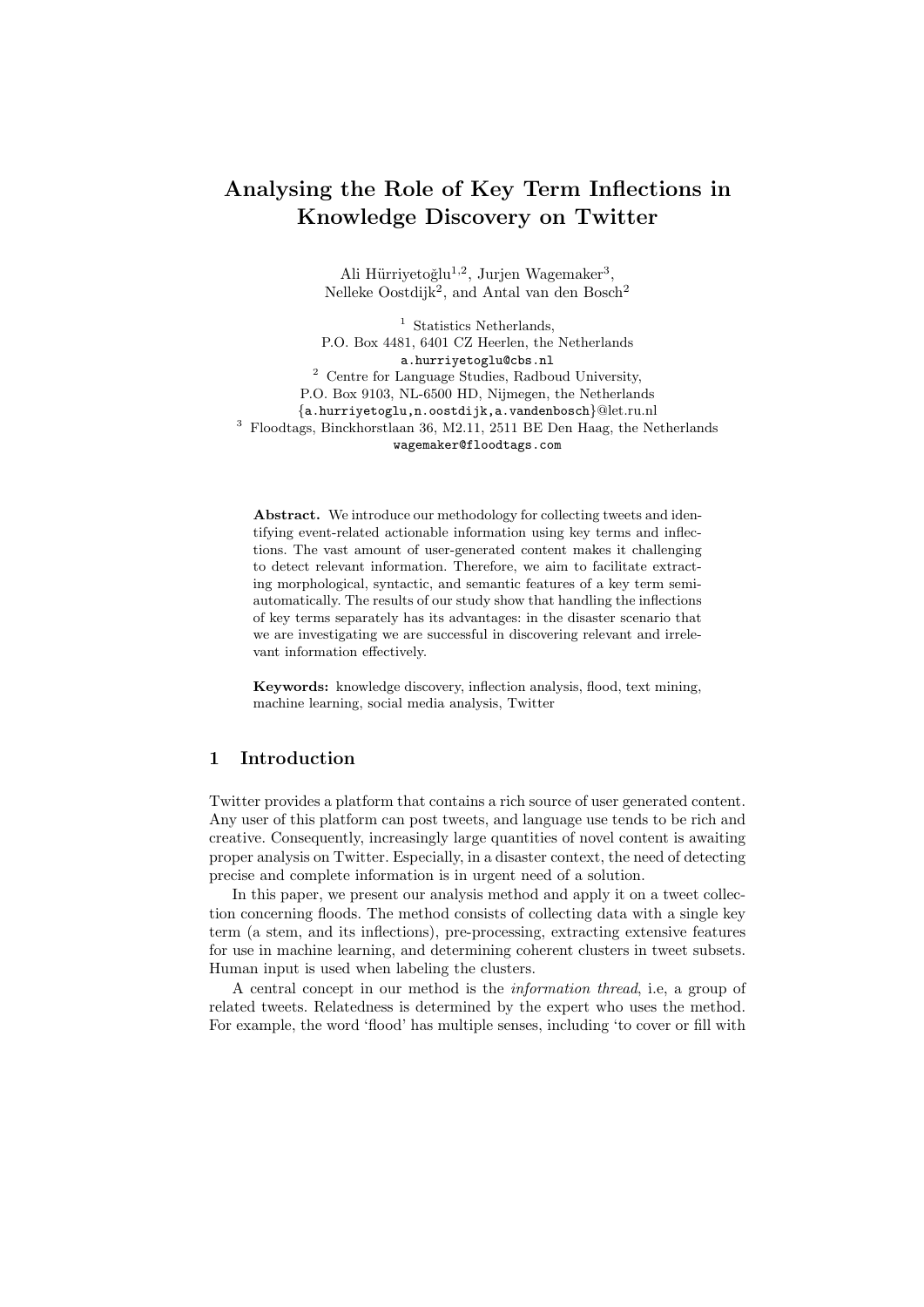water' but also 'to come in great quantities'<sup>4</sup>. A water manager will probably want to focus on only the water-related sense. At the same time, he will want to discriminate between different contextualizations of this sense: past, current, up-coming events, effects, measures taken, etc. By incrementally clustering and labeling the tweets, the collection is analyzed into different information threads.

Here, we report on the effect that the use of key term inflections has on knowledge discovery in a tweet collection. In the following sections, we summarize the related research, the tool we developed to support our methodology, the data we collected, and the results obtained.

## 2 Related Studies

Identifying different uses of a word is a word sense induction task [4], which is especially challenging for tweets [1, 3]. Since a tweet collection potentially contains innumerable information threads, we propose an incremental-iterative search for information threads in which we include the human in the loop to determine the final result. By means of this approach, we can manage the ambiguity of key terms as well as the complexity of a tweet collection<sup>5</sup>.

Detecting relevant information in mass emergencies has considerable complexity and urgency [2]. Therefore, we direct our efforts to contribute to this line of research without sacrificing precision, speed, and recall.

### 3 Relevancer

We implemented an open source tool, Relevancer<sup>6</sup>. Relevancer supports the analysis of the tweet collections with the following steps:

- Preprocessing Retweets that are identified by the respective JSON field of an API response and the tweets where 'RT  $\mathbb{Q}$ ' occurs at the beginning of the tweet text are eliminated. Moreover, user names and URLs are converted to 'usrusrusr' and 'urlurlurl' respectively. After that, we exclude exact duplicate tweets.
- Feature extraction Any token that occurs in a tweet text is used as a feature. Tokens are detected based on a split on a single punctuation mark or an arbitrary number of space characters. Features can be words, hashtags, letters, numbers, letter and number combinations, emoticons, or 2, 3, or 4 length punctuation mark combinations.
- Near-duplicate detection Tweets that contain the same pentagram (here: 5 consecutive words larger than 2 letters), or have a cosine similarity higher

 $^4$  http://www.oed.com/view/Entry/71808

<sup>5</sup> The article in the following URL provides an excellent example of the ambiguity caused by lexical meaning and syntax: http://speld.nl/2016/05/22/ man-rijdt-met-180-kmu-over-a2-van-harkemase-boys/

 $^6$  https://bitbucket.org/hurrial/relevancer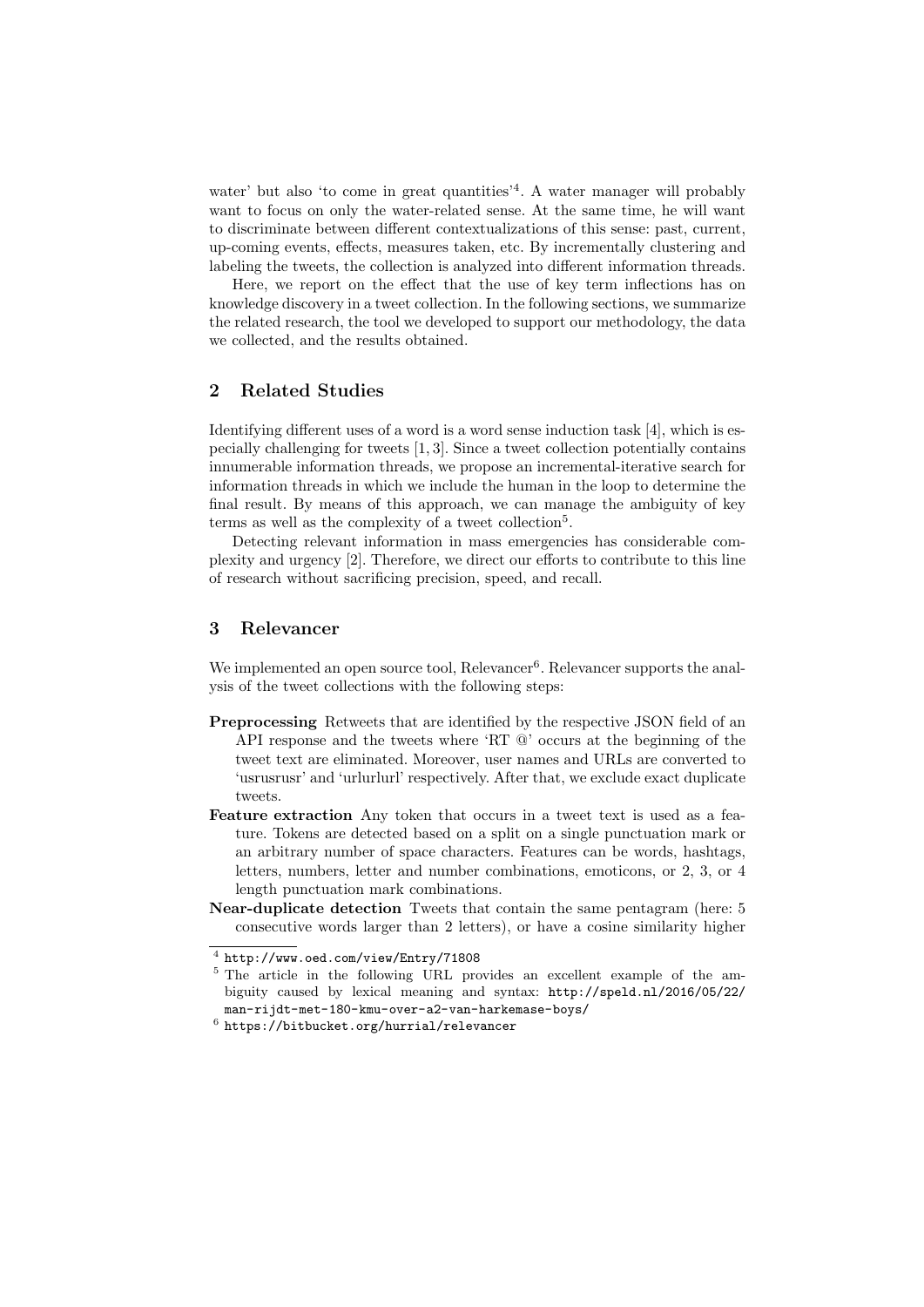than 0.85, based on the features extracted in the previous step, are considered as a group of near duplicates. We keep only one tweet from each near-duplicate group of tweets.

- Information thread detection Information threads related to the key term and its inflections are detected using an unsupervised clustering method, viz. K-Means. Clustering and cluster selection steps are repeated in iterations until the requested number of coherent clusters is reached. The tweets in the detected clusters are not included in the following clustering iteration.
- Annotation An expert assigns an information thread label to each cluster based on its coherency and relevancy.

Remaining and new tweets can be clustered or analyzed with the knowledge discovered in previous iterations of the clustering and annotation process.

#### 4 Use Case: Flood tweet collection

We collected tweets from the public Twitter API<sup>7</sup> with the key term 'flood' and its inflections 'floods', 'flooded', and 'flooding' between December 17 and 31 2015. We applied the analysis steps supported by Relevancer to each subset.

Detailed statistics of the collected tweets are represented in Table 1. The number of collected tweets are provided in the column  $\#All$ . The columns  $\#unique$ and  $unique\%$  contain the counts after eliminating the retweets and duplicate tweets and the percentage of unique tweets in each subset of the collection. The unique tweet ratio for the terms 'flooded' and 'flood' is highest and lowest respectively.

Table 1. Tweet statistics are presented for the key term used and its inflections

|                        |                 |    |       |       |       | $#All$ $#unique$ unique $%$ clustered relevant irrelevant incoherent |
|------------------------|-----------------|----|-------|-------|-------|----------------------------------------------------------------------|
| flood                  | 136,295 101,620 | 75 | 4.290 | 3.682 | 483   | 125                                                                  |
| floods                 | 55.384 47.312   | 86 | 2.339 | 818   | 1.291 | 320                                                                  |
| flooded 41,545 38,740  |                 | 94 | 2.429 | 1.418 | 638   | 283                                                                  |
| flooding 77,280 66,920 |                 | 87 | 3.003 | 1.420 | 1.573 | 10                                                                   |

Each subset of unique tweets was clustered in order to identify information threads. The annotation was performed with the labels 'relevant', 'irrelevant, and 'incoherent', which are the most general information threads that can be handled with this approach. We generated 50 clusters for each subset. The number of tweets that were placed in a cluster is presented in the column clustered.

A cluster is relevant, if it is about a relevant information thread, e.g. an actionable insight, an observation, witness reaction, event information available from citizens or authorities that can help people avoid harm. Otherwise, the

<sup>7</sup> https://dev.twitter.com/rest/public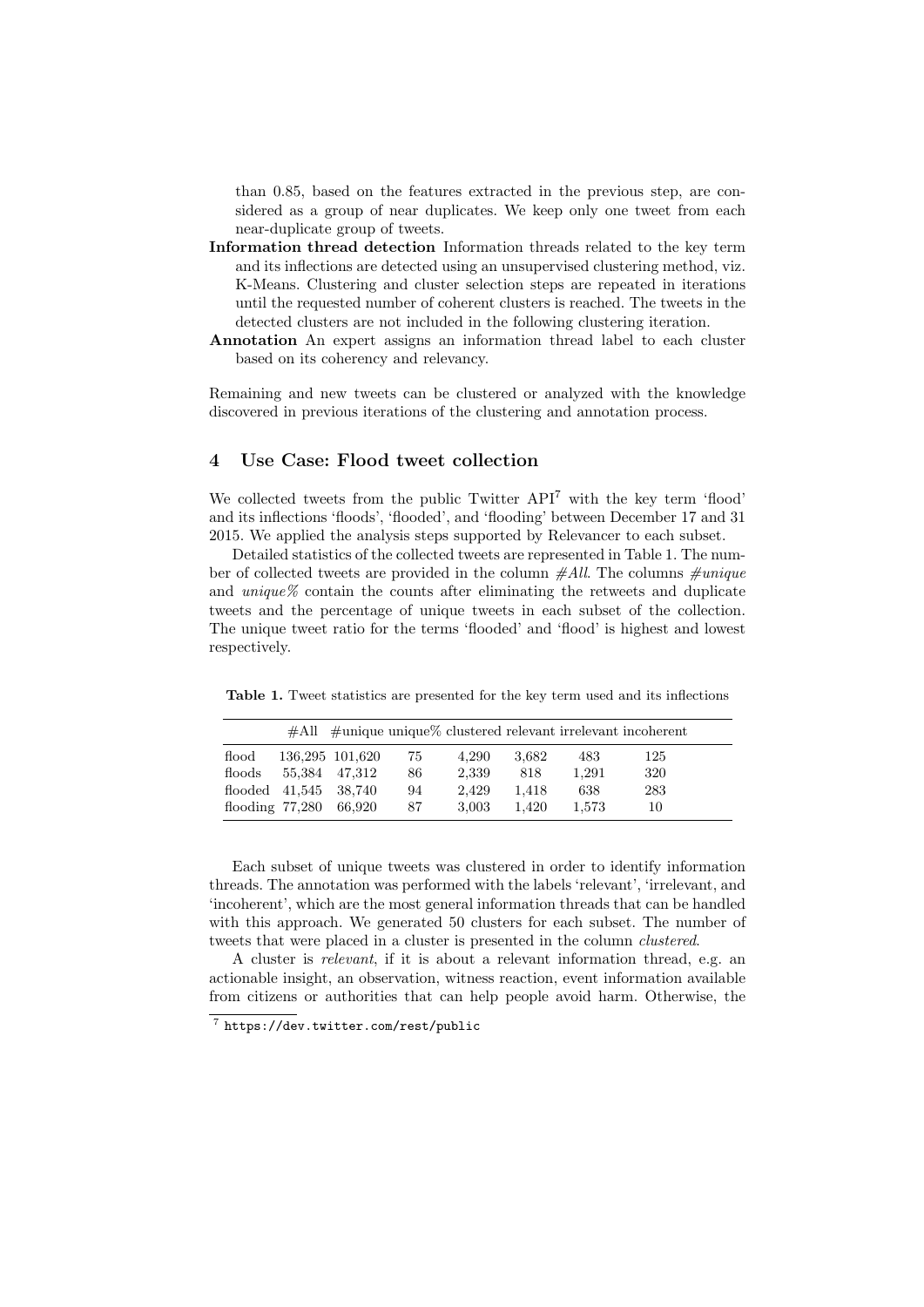label is *irrelevant*. Clusters that are not clearly about any information thread are labeled as incoherent. Respective columns in Table 1 provide information about the number of tweets in each thread. Having many incoherent clusters points towards the ambiguity of a term.

The detailed cluster analysis revealed the characteristics of the information threads for the key term and its inflections. The key term 'flood' (stem form) is mostly used by the authorities and automatic bots that provide updates about disasters in the form of a 'flood alert' or 'flood warning'. Moreover, mentioning the name of the authorities, e.g, flood advisory, enables tweets to fall in the same cluster. The irrelevant tweets using this term are about ads or product names.

Each inflection of the term 'flood' has a different set of uses with a considerable number of overlapping uses. The form 'flooded' is mostly used for expressing observations and opinions toward a disaster event and news article related tweets. General comments and expressions of empathy toward the victims of disasters are found in tweets that contain the form 'floods'. Finally, the form 'flooding' mostly occurs in tweets that are about the consequences of a disaster.

Another aspect that emerged from the cluster analysis is that common and specific multi-word expressions containing the key term or one of its inflections, e.g. 'flooding back', 'flooding timeline', form at least a cluster around them. Tweets that contain such expressions can be transferred from the remaining tweets set to the respective cluster. For example, we identified 806 and 592 tweets that contain 'flooding back' and 'flooding timeline' respectively.

Finally, named entities, such as the name of a storm, river, bridge, road, web platform, person, institution, or place, and emoticons enable the clustering algorithm to detect coherent clusters of tweets containing such named entities.

#### 5 Conclusion and Future Directions

A novel tweet collection and analysis methodology was presented in order to discover detailed and precise information about disaster events on a microblogging platform and in a challenging domain. Our results shows that determining and handling separate uses of a key term and its inflections reveal different angles of the knowledge we can discover in tweet collections. The majority of the tweets that were not placed in any cluster can be handled with the knowledge we discovered in the annotation phase, which provides insights about the semantic and syntactic space each subset covers.

This methodology can be applied to any term in any language. The labeled tweets can be used to create supervised machine learning models in order to handle the remaining tweets in the collection as well as new tweets.

Acknowledgments. This research was supported by the Dutch national research programme COMMIT. We gratefully acknowledge the contribution by Floodtags.